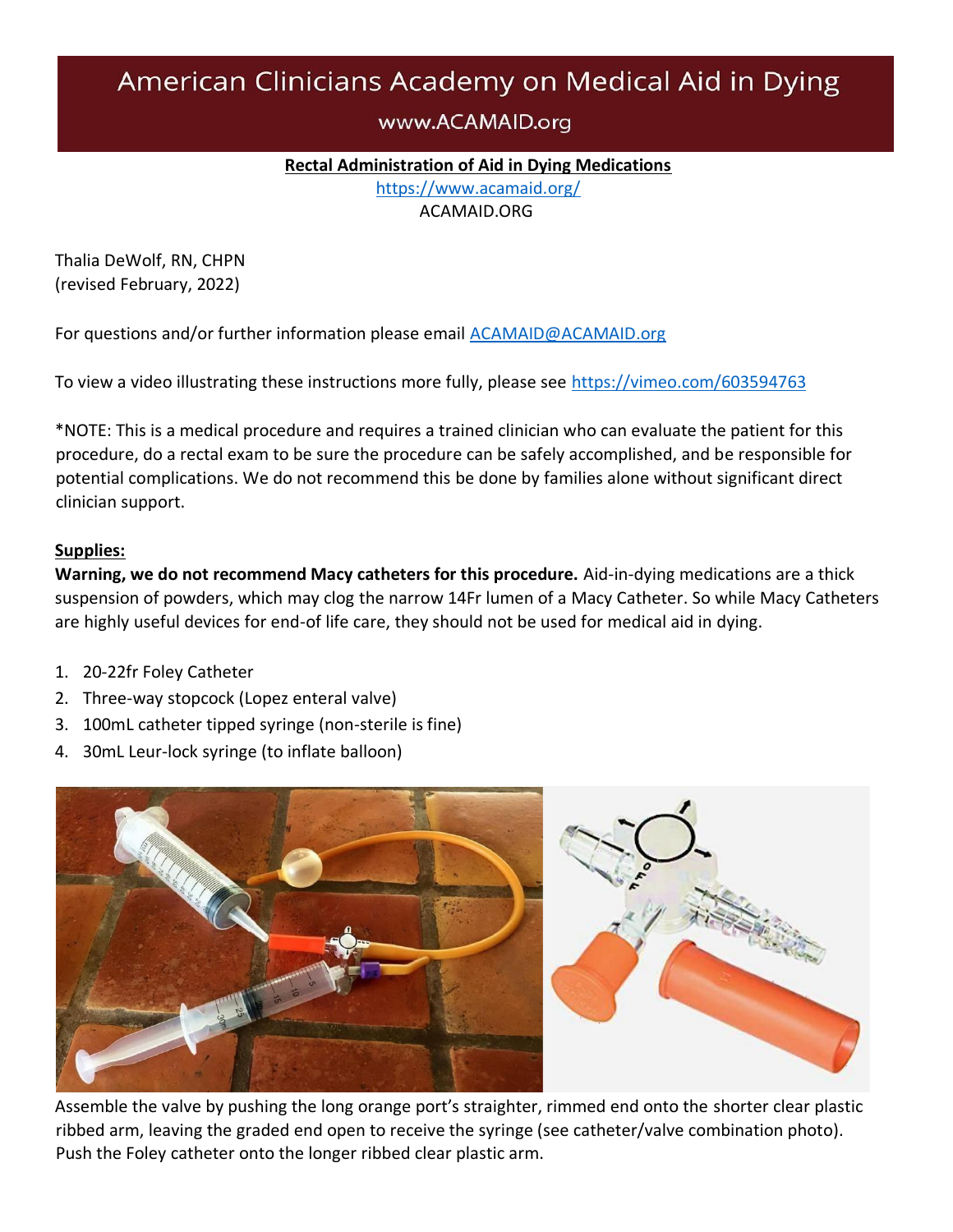

The valve stopcock shown in the open position; notice the two arrows  $\leftarrow \bullet$  indicating the open directions

- \* The valve/stopcock is not essential but does facilitate the ease of medication administration. Without it, insert the syringe directly into the Foley and use a clamp to seal off the catheter to prevent leakage when the syringe is detached.
- \* Two 60cc catheter-tipped syringes can be substituted for the 100cc syringe, but this necessitates quickly swapping out the 60cc syringes during the procedure to get the full administration of medications within the two minutes before sedation begins.
- \* We recommend bringing two Foley catheters, in case the first occludes.
- \* Supplies are generally available on [Amazon.com](http://www.amazon.com/) and [Medline.com](http://www.medline.com/)

\*NOTE: **It is legal** for the family or a clinician to mix and prepare aid-in-dying medications, and to attach the syringe to the catheter, but the **patient must push the plunger to "self-administer" the medications**. ~ See California's end of life option act [https://leginfo.legislature.ca.gov/faces/billNavClient.xhtml?bill\\_id=201520162AB15](https://leginfo.legislature.ca.gov/faces/billNavClient.xhtml?bill_id=201520162AB15)

Pre-care: An intact, empty, warm, moist, well-perfused rectum assures thorough absorption of rectally administered aid-in-dying medications.

- Be sure your patient has good bowel care in the 72 hours before aid in dying. Gently increase laxatives, if needed to ensure a daily, easily passed BM.
- Essential: Administer an enema the day before or the morning of aid in dying.

Within 24 hours of the procedure, or at the time of the procedure: A digital rectal exam should be performed by an experienced clinician (nurse or physician). The clinician must ascertain that: